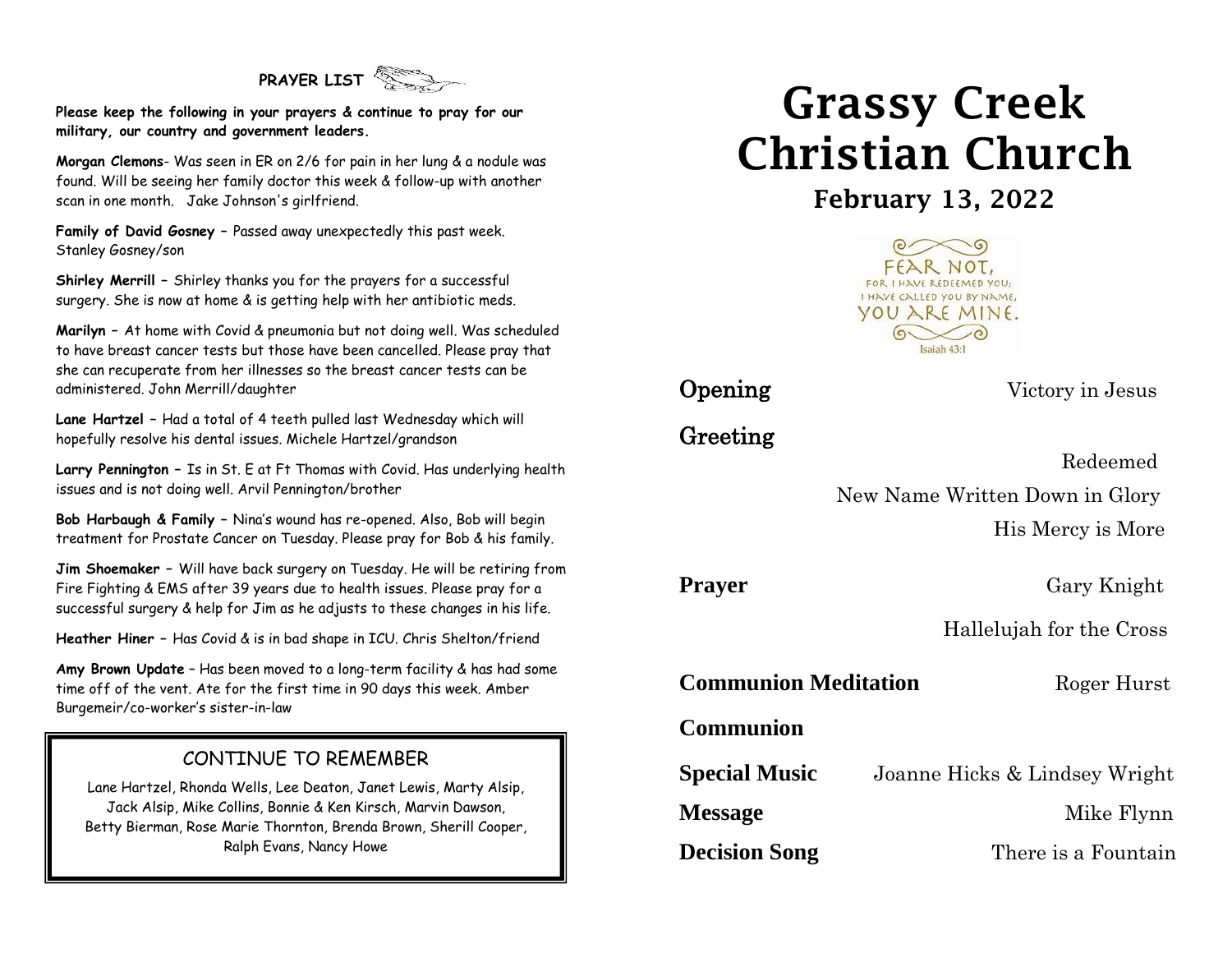### February Serving Schedule

#### Communion Meditation

2/13 – Roger Hurst 2/20 – Kirt Brown 2/27 – Noble Martin Elder Baptism Service – Noble Martin Worship Leader – Pam Taylor Praise Team – Joanne Hicks, Alan Whaley, Cody Kirsch, Karen Reid, Angie McPherson, Andi & Jeremy Oldham Instruments – Aimee Gallagher Sound Board – Ethan Stahl Video/Computer – Cullen Beard Decorating the Sanctuary – Lora Whaley Wee Worship – Shelley McCarty & Ann Stamper Welcome Team – Sandy & Taylor James

> Congregational Meeting TODAY after Morning Worship Service

- - - - - - - - -



**Soup or Bowl Party will immediately follow**

# **Please join us!!!**

### Special Music Schedule



 $O$   $Nk$   $O$ 

### YOUR HELP NEEDED

If you have given money to GCCC using a company or third-party check, please let us know so that we can deal with them appropriately.

Thanks!

. . . . . . .

# *Offering*

*1/30– Attendance – 136 2/06– Offering - \$4,745.87 (Tithely) Amount needed each week - \$6,298.08*